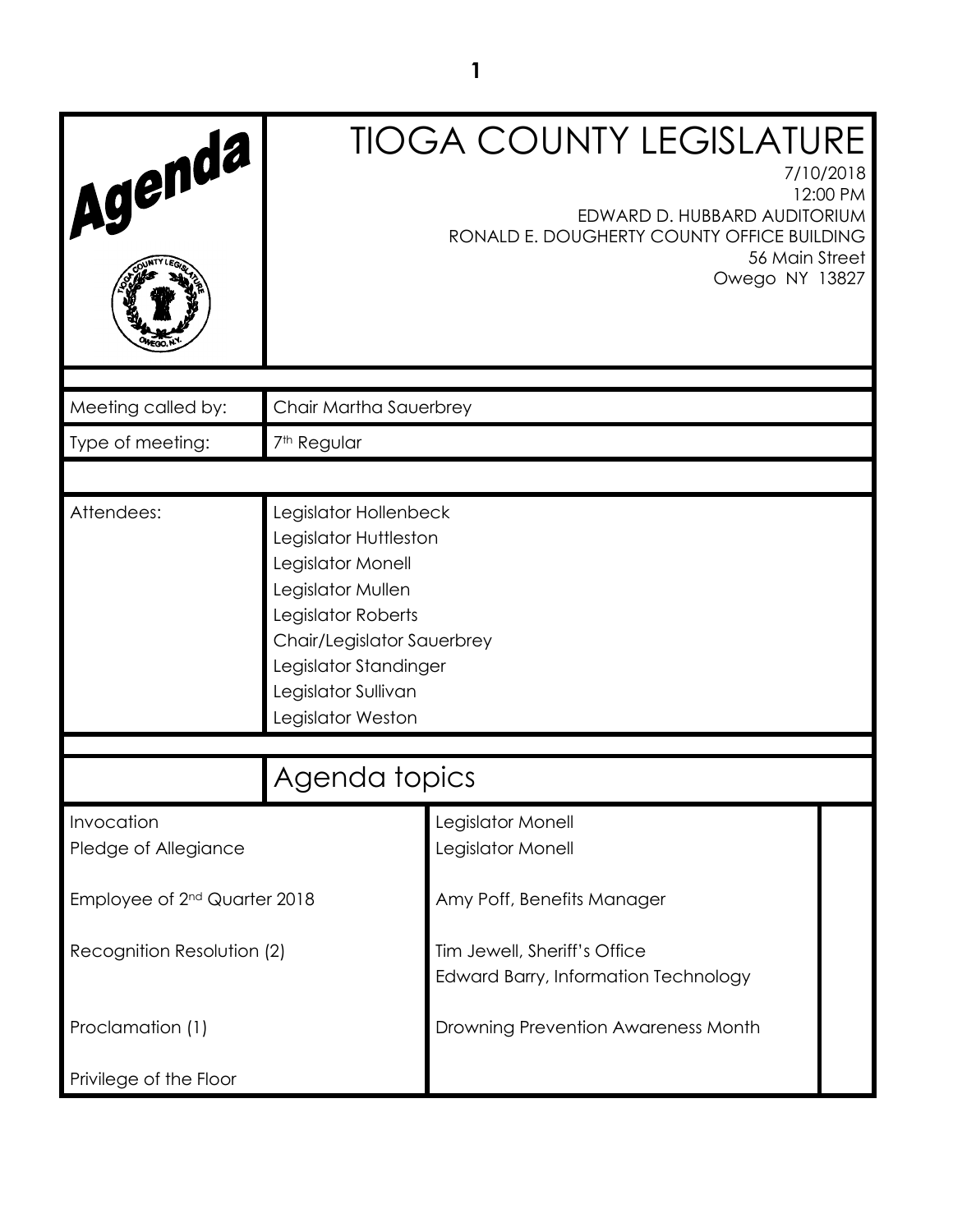| Approval of Minutes<br>Petitions, Communications & Notices<br>Appointments/Reappointments | June 12 and 21, 2018                                                                                                                                                                                                                                                                                                                                                                                             |                |
|-------------------------------------------------------------------------------------------|------------------------------------------------------------------------------------------------------------------------------------------------------------------------------------------------------------------------------------------------------------------------------------------------------------------------------------------------------------------------------------------------------------------|----------------|
| <b>Reports Standing Committees</b>                                                        |                                                                                                                                                                                                                                                                                                                                                                                                                  |                |
| <b>RESOLUTIONS:</b>                                                                       | 1. Authorize the Submission of Homeland Security<br>Application (SHSP 18) Office of Emergency Services<br>2. Authorize the Submission of 2018-2019 Hazardous Materials<br>Emergency Preparedness Grant Application (HMEP) Office of<br><b>Emergency Services</b><br>3. Authorize the Submission of 2019 PSAP Operations Grant<br>4. Award Contact<br>Radio<br>Consulting<br>Services<br>Interoperable 2017 Grant | Grant<br>State |
|                                                                                           | 5. Authorize the Sale of County Owned Property located in the<br>Town of Richford to Luann Beebe                                                                                                                                                                                                                                                                                                                 |                |
|                                                                                           | 6. Authorize the Sale of County Owned Property located in the<br>Town of Candor to Cheryl A. Johnson & Sean Palmer                                                                                                                                                                                                                                                                                               |                |
|                                                                                           | 7. Authorize the Sale of County Owned Property located in the<br>Town of Richford to Diana Predmore & John M. Predmore                                                                                                                                                                                                                                                                                           |                |
|                                                                                           | 8. Authorize Chair of Legislature to Sign Memorandum of<br>Understanding "Raise the Age" compliance coalition<br>Department of Social Services                                                                                                                                                                                                                                                                   |                |
|                                                                                           | 9. Appropriation of Funds Social Services                                                                                                                                                                                                                                                                                                                                                                        |                |
|                                                                                           | 10. Create Account and Transfer Funds for Harnick Road Bridge<br><b>BIN 2218720</b>                                                                                                                                                                                                                                                                                                                              |                |
|                                                                                           | 11. Award Design Services to Delta Engineers for Harnick Road<br><b>Bridge BIN 2218720</b>                                                                                                                                                                                                                                                                                                                       |                |
|                                                                                           | 12. Award Construction Harnick Road Bridge BIN: 2218720                                                                                                                                                                                                                                                                                                                                                          |                |
|                                                                                           | 13. Amend Resolution #320-02 Increase Civil Service Application<br>Fees                                                                                                                                                                                                                                                                                                                                          |                |
|                                                                                           | 14. Abolish one (1) Vacant Full-Time Accounting Associate I<br>Position and Create Office Specialist III Public Health                                                                                                                                                                                                                                                                                           |                |
|                                                                                           | 15. Reclassify one (1) Vacant Corrections Officer (PT) Position to<br>Cook (PT) Sheriff's Office                                                                                                                                                                                                                                                                                                                 |                |
|                                                                                           | 16. Abolish one (1) Vacant Full-Time Supervising Clinical Social<br>Worker Position and Create Supervising Psychiatric Social<br>Worker Mental Hygiene                                                                                                                                                                                                                                                           |                |
|                                                                                           | 17. Abolish one (1) Vacant Full-Time Computer Maintenance<br>Technician Position and Create Network Administration<br>Information Technology & Communication Services                                                                                                                                                                                                                                            |                |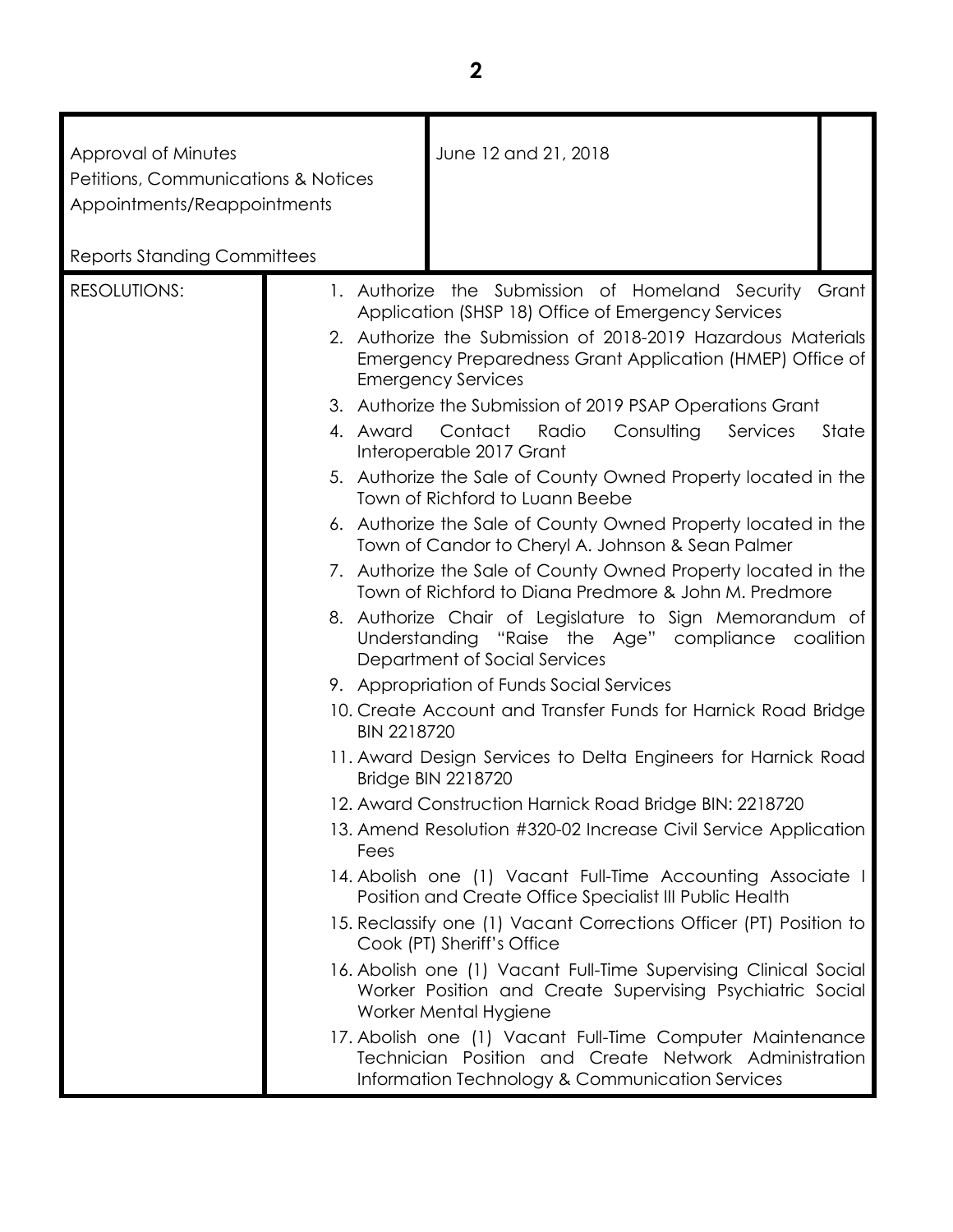REFERRED TO: PUBLIC SAFETY COMMITTEE

RESOLUTION NO. - 18 RESOLUTION RECOGNIZING TIM JEWELL'S 25 YEARS OF DEDICATED SERVICE TO TIOGA COUNTY

WHEREAS: Tim Jewell was appointed as Deputy Sheriff on 5/24/93; promoted to Road Patrol Sergeant on 1/1/00; promoted to Investigator on 1/1/2004; and promoted to Captain on 5/1/09; and

WHEREAS: Tim Jewell has been dedicated and loyal in the performance of his duties and responsibilities during the past 25 years to Tioga County, thereby earning the respect of his colleagues and peers throughout Tioga County; and

WHEREAS: Tim Jewell will retire from the Tioga County Sheriff's Office on July 27, 2018; therefore be it

RESOLVED: That the Tioga County Legislature, on its own behalf, as well as on behalf of the citizens of Tioga County, express sincere gratitude to Tim Jewell for his 25 years of dedicated and loyal service to the residents of Tioga County; and be it further

RESOLVED: That this resolution be spread upon the minutes of this meeting and a certified copy be presented to this outstanding employee, Tim Jewell.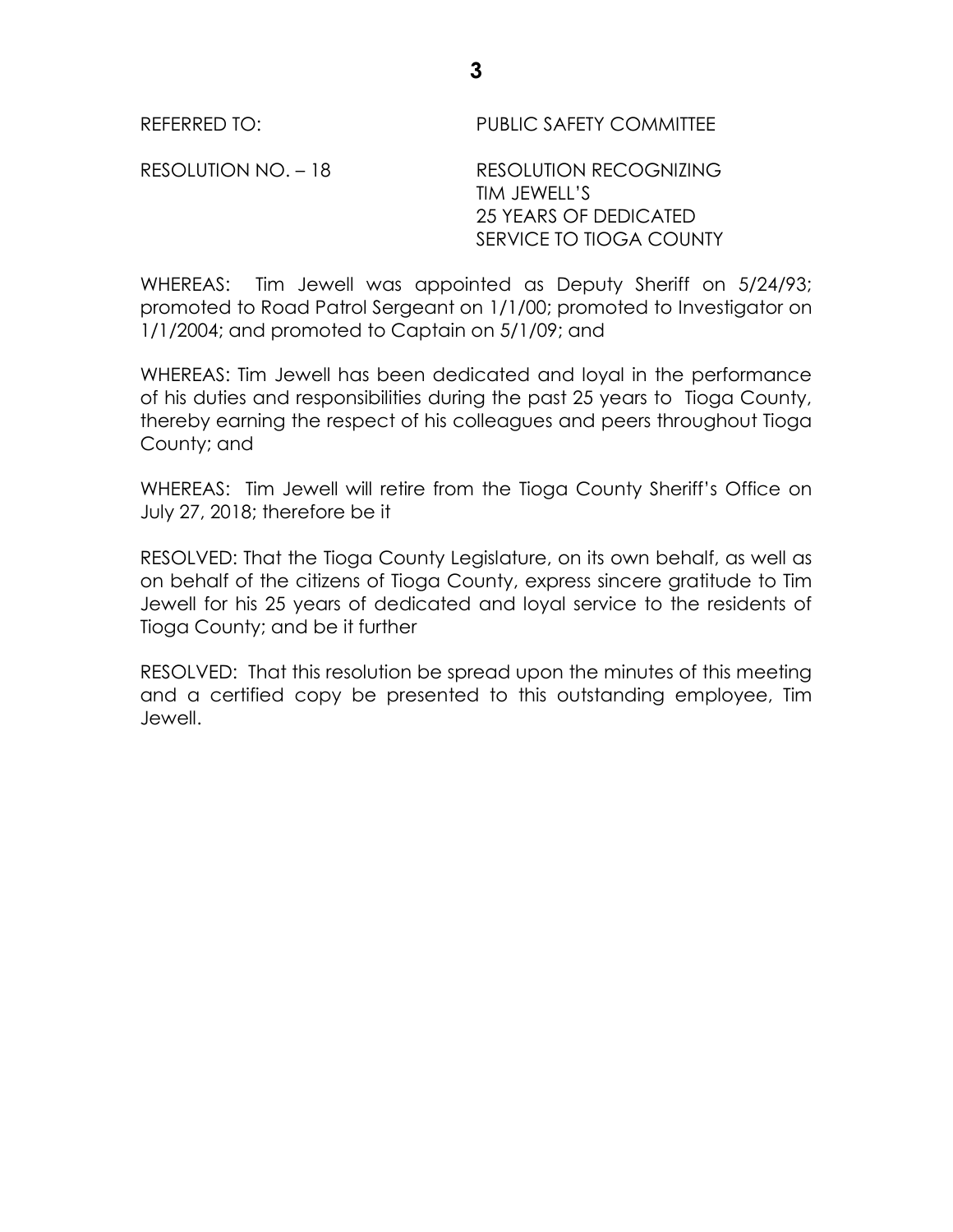REFERRED TO: **INFORMATION TECHNOLOGY COMMITTEE** 

RESOLUTION NO. -18 RESOLUTION RECOGNIZING EDWARD BARRY'S 10 YEARS OF DEDICATED SERVICE TO TIOGA COUNTY

WHEREAS: Edward Barry was hired on 1/10/2008 as a Computer Programmer (Specialist); and

WHEREAS: Edward Barry has been a valuable employee to the Information Technology and Communication Services Department, thereby earning the respect of his colleagues and peers throughout Tioga County; and

WHEREAS: Edward Barry will retire from Tioga County on July 20, 2018; therefore be it

RESOLVED: That the Tioga County Legislature, on its own behalf, as well as on behalf of the citizens of Tioga County, express sincere gratitude to Edward Barry for his 10 years of dedicated and loyal service to the residents of Tioga County; and be it further

RESOLVED: That this resolution be spread upon the minutes of this meeting and a certified copy be presented to this outstanding employee, Edward Barry.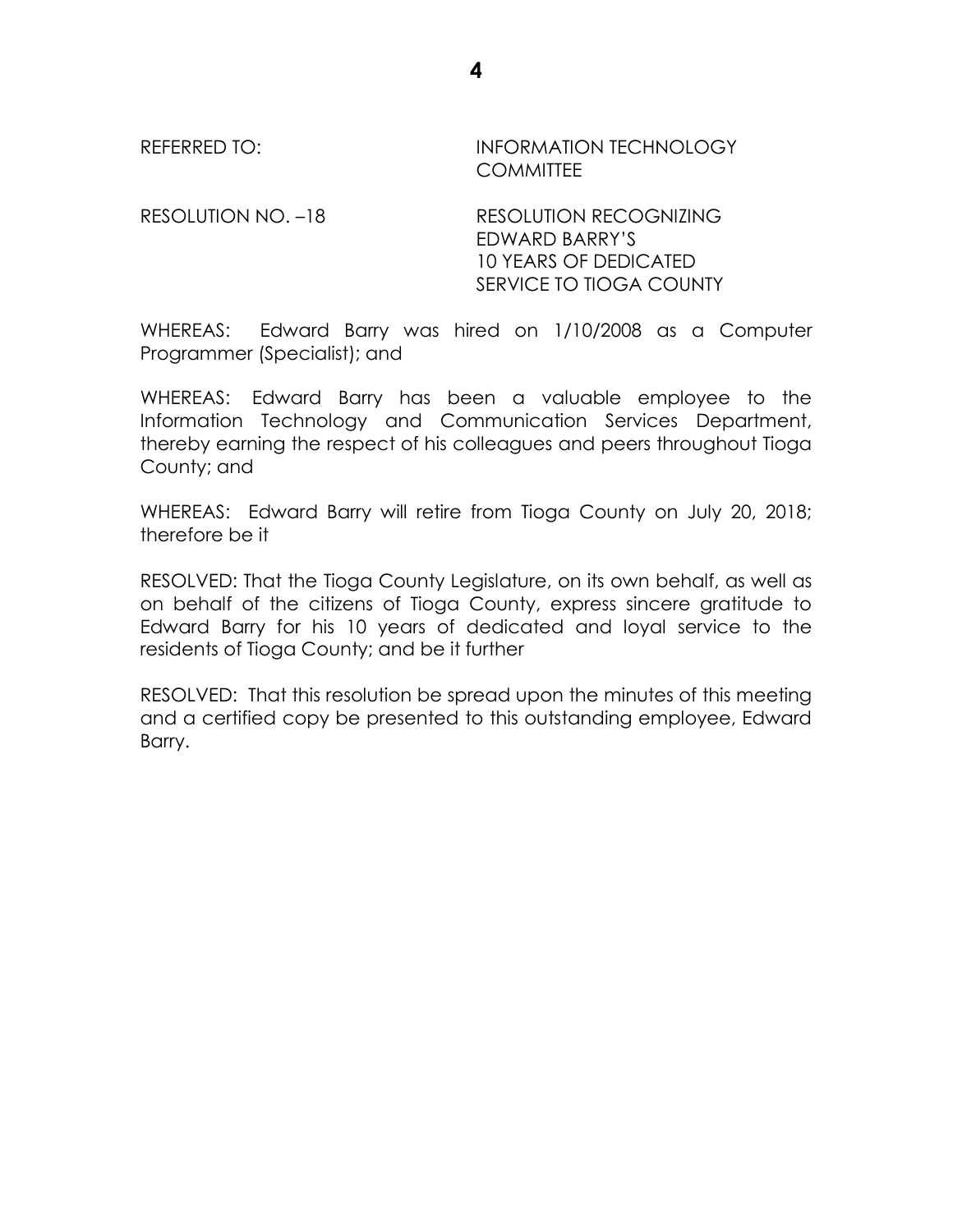## County of Tioga EXECUTIVE PROCLAMATION

WHEREAS: Almost 1,000 children die each year from unintentional drownings; and

WHEREAS: More drowning deaths occur in open bodies of water like lakes, ponds, rivers and oceans, than in swimming pools each year; and

WHEREAS: 14 – 18 year olds account for half of all drowning deaths for those 18 years old and under; and

WHEREAS: Males under 18 account for 80% of open water fatalities in children; and

WHEREAS: For every one drowning death for those under 14, there are five emergency department visits for nonfatal drownings; and

WHEREAS: Hidden hazards of open water include dangerous currents, sudden drop-offs, limited visibility, and unknown depths of water; and

WHEREAS: Most importantly these deaths are preventable. Tioga County Public Health asks that adults watch kids while they are in or around water, teach kids how to swim in open bodies of water, and use life jackets appropriate for a child's weight and water activity; therefore

The TIOGA COUNTY LEGISLATURE, County of Tioga, does hereby proclaim the month of July as:

## **DROWNING PREVENTION AWARENESS MONTH**

And urges all residents to use extra caution while enjoying water activities this summer.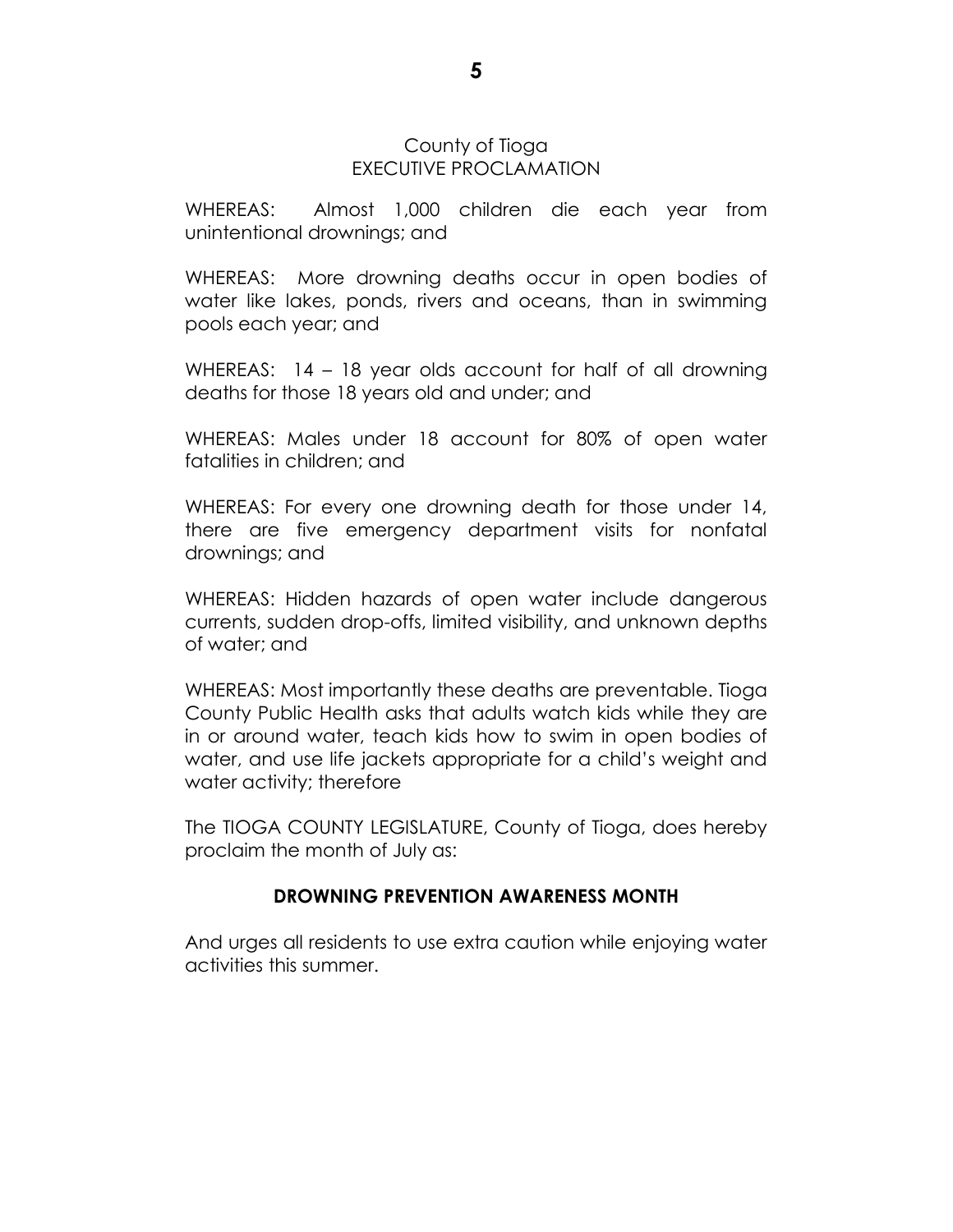REFERRED TO: PUBLIC SAFETY COMMITTEE FINANCE COMMITTEE

RESOLUTION NO. -18 AUTHORIZE THE SUBMISSION OF HOMELAND SECURITY GRANT APPLICATION (SHSP 18) OFFICE OF EMERGENCY SERVICES

WHEREAS: The Office of Homeland Security has issued a grant of \$69,980 to the Tioga County Office of Emergency Services. The grant will be used for first responder enhancements and tactical team protective equipment. 25% of the monies will be appropriated to the Sheriff's Office (\$17,495) and 75% to Emergency Management (\$52,485); and

WHEREAS: County Policy # 47 requires that a resolution be approved before any such grant applications are submitted; and

WHEREAS: The Homeland Security Grant application needed to be submitted by June 13th due to the short notification by the State, so verbal legislative approval was received and this resolution is being presented to follow county protocols; therefore be it

RESOLVED: That the Tioga County Emergency Management Office be authorized to apply for this grant.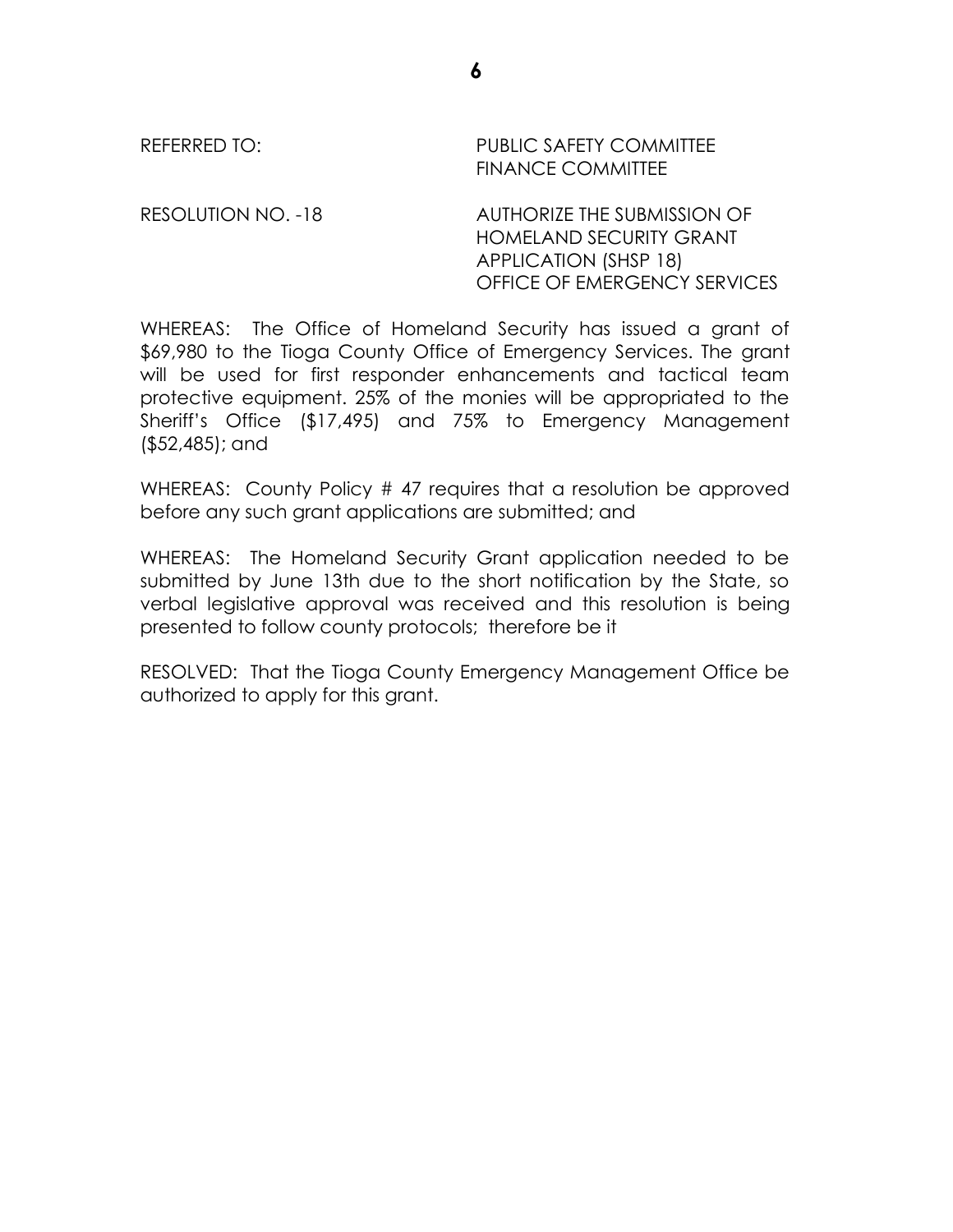REFERRED TO: PUBLIC SAFETY COMMITTEE FINANCE COMMITTEE

RESOLUTION NO. -18 AUTHORIZE THE SUBMISSION OF 2018-2019 HAZARDOUS MATERIALS EMERGENCY PREPAREDNESS GRANT APPLICATION (HMEP) OFFICE OF EMERGENCY SERVICES

WHEREAS: The Office of Homeland Security has issued a grant of \$5,172 to Tioga County. The grant will be used to update the County's Hazardous Materials Response Plan. Once the grant is awarded, 20% (\$1,034.40) will be County funded monies; and

WHEREAS: Tioga County protocol is to seek permission prior to submitting said application. However, due to the short notification period, the Tioga County Emergency Management Office had to submit an application for this funding by June 20, 2018; therefore be it

RESOLVED: That the Tioga County Emergency Management Office be given authorization to apply for this grant, after the fact, to be in compliance with county policy.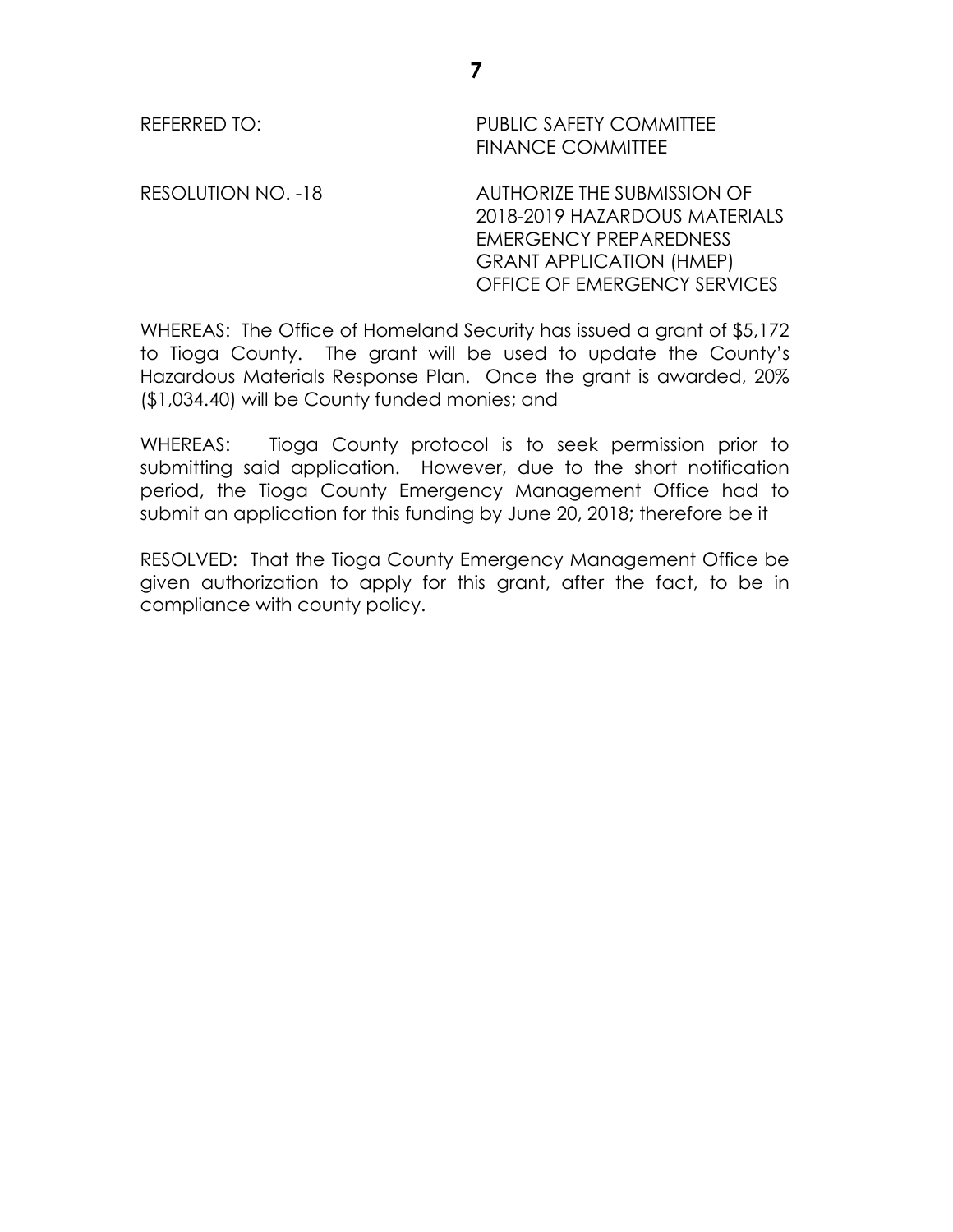RESOLUTION NO. -18 AUTHORIZE THE SUBMISSION OF 2019 PSAP OPERATIONS GRANT

WHEREAS: The NYS Office of Interoperable and Emergency Communications has announced 2019 PSAP (Public Safety Answering Point) Operations grant funding; and

WHEREAS: Applications for this grant are required to be submitted in June of 2018; and

WHEREAS: County Policy #47 requires that a resolution be approved before any such grant application be submitted; therefore be it

RESOLVED: That the Tioga County Sheriff's Office be authorized to submit the appropriate grant application for the purpose of securing this funding, and authorizes the Chair of the Legislature to sign such application.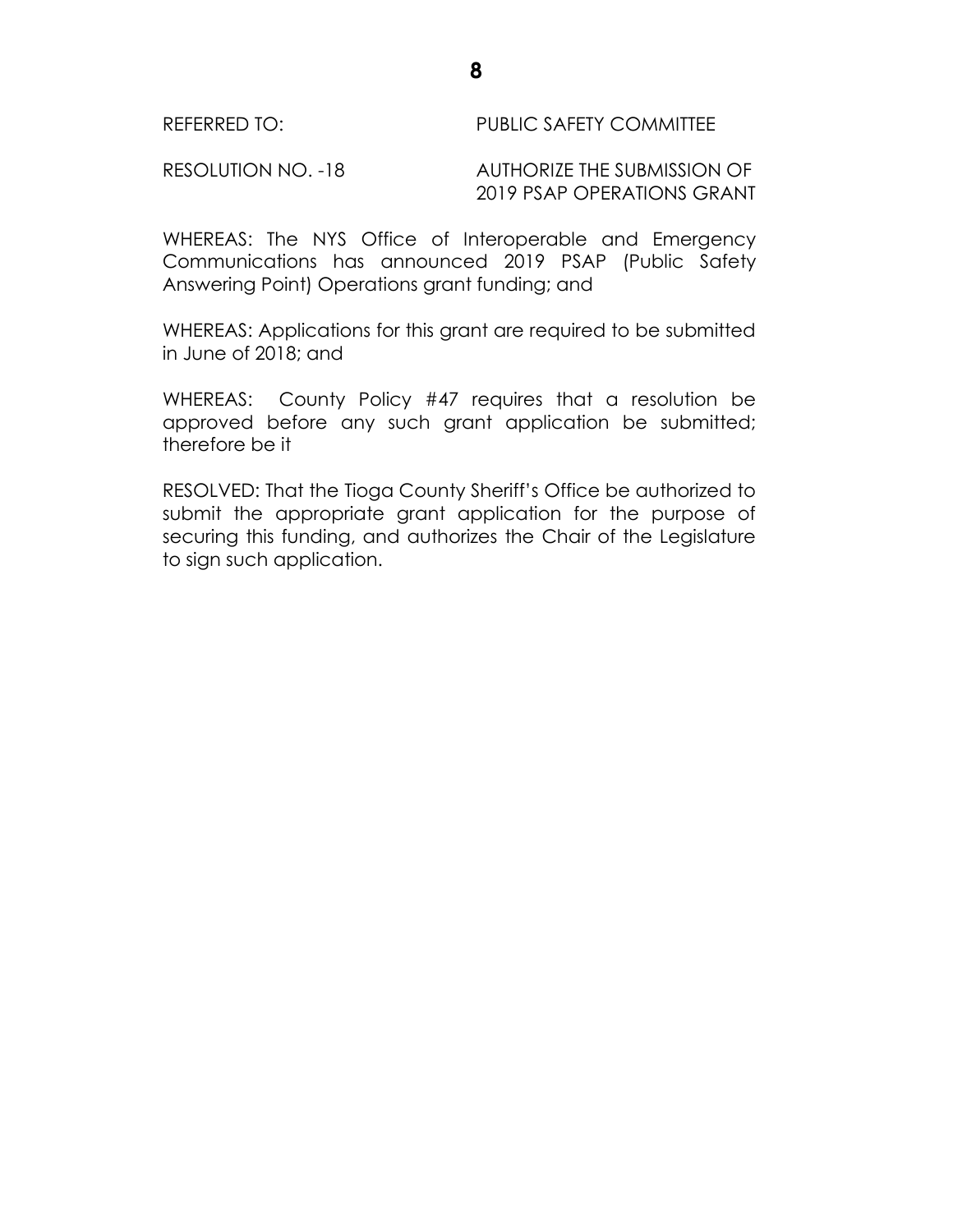| REFERRED TO: | PUBLIC SAFETY COMMITTEE        |
|--------------|--------------------------------|
|              | <b>FINANCE/LEGAL COMMITTEE</b> |
|              |                                |

| RESOLUTION NO. -18 | AWARD CONTRACT               |
|--------------------|------------------------------|
|                    | RADIO CONSULTING SERVICES    |
|                    | STATE INTEROPERABLE 17 GRANT |

WHEREAS: The Tioga County Office of Emergency Services has a need to upgrade and replace its current radio communications system due to poor performance issues; and

WHEREAS: The Director of Emergency Services would like to contract with Federal Engineering, Inc. at a cost of \$44,866; and

WHEREAS: Federal Engineering, Inc. is listed on the General Services Administration contract; and

WHEREAS: There are sufficient funds in account A3415.520230 IO17 State Interoperable Grant17 Radio & Equipment; therefore be it

RESOLVED: That the Chair of the County Legislature is authorized to execute a contract between Tioga County and Federal Engineering, Inc. setting forth the rights and obligations of the parties consistent with the proposal submitted by Federal Engineering, Inc. upon review by the County Attorney.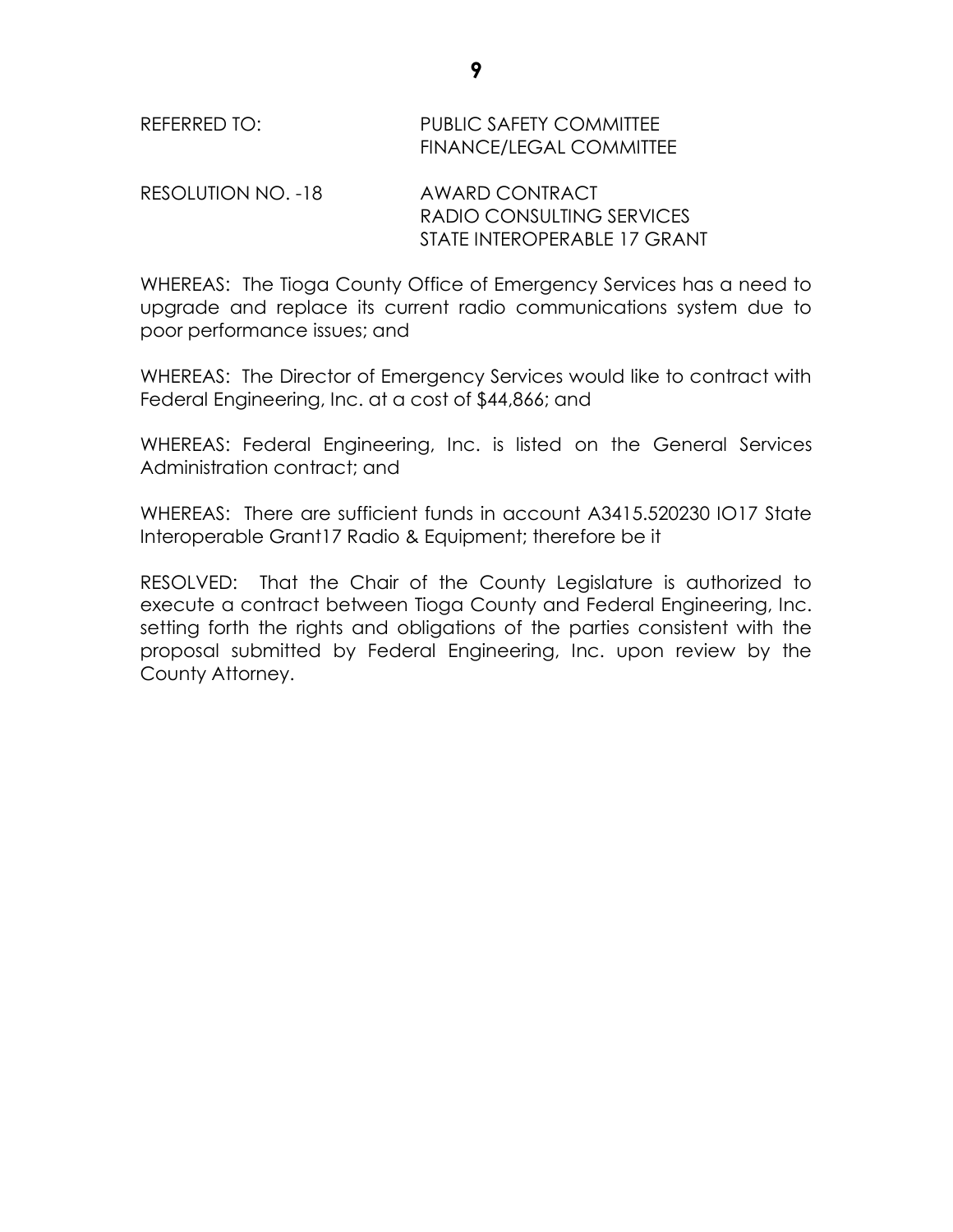REFERRED TO: FINANCE/LEGAL COMMITTEE

RESOLUTION NO. -18 AUTHORIZE THE SALE OF COUNTY OWNED PROPERTY LOCATED IN THE TOWN OF RICHFORD TO LUANN BEEBE

WHEREAS: Properties located in the Town of Richford transferred to Tioga County, identified as Tax Map numbers 11.00-2-1.30 & 11.00-2-13, parcel numbers 511 and 917 owes 2016, 2017 and 2018 taxes and is past the last date of redemption; and

WHEREAS: The County has been approached by LuAnn Beebe who has made an offer to purchase back their properties for \$8,700 "as is", thereby placing the properties back on the tax rolls; be it therefore

RESOLVED: That the Chair of the Tioga County Legislature be and hereby is authorized to sign and record on receipt of \$8,700.00 and recording costs of \$185.00, a Quit Claim Deed conveying the properties transferred to Tioga County, located in the, Town of Richford, identified on the Town of Richford Tax Map as numbers 11.00-2-1.30 & 11.00-2-13 parcel numbers 511 & 917 to LuAnn Beebe or assigns.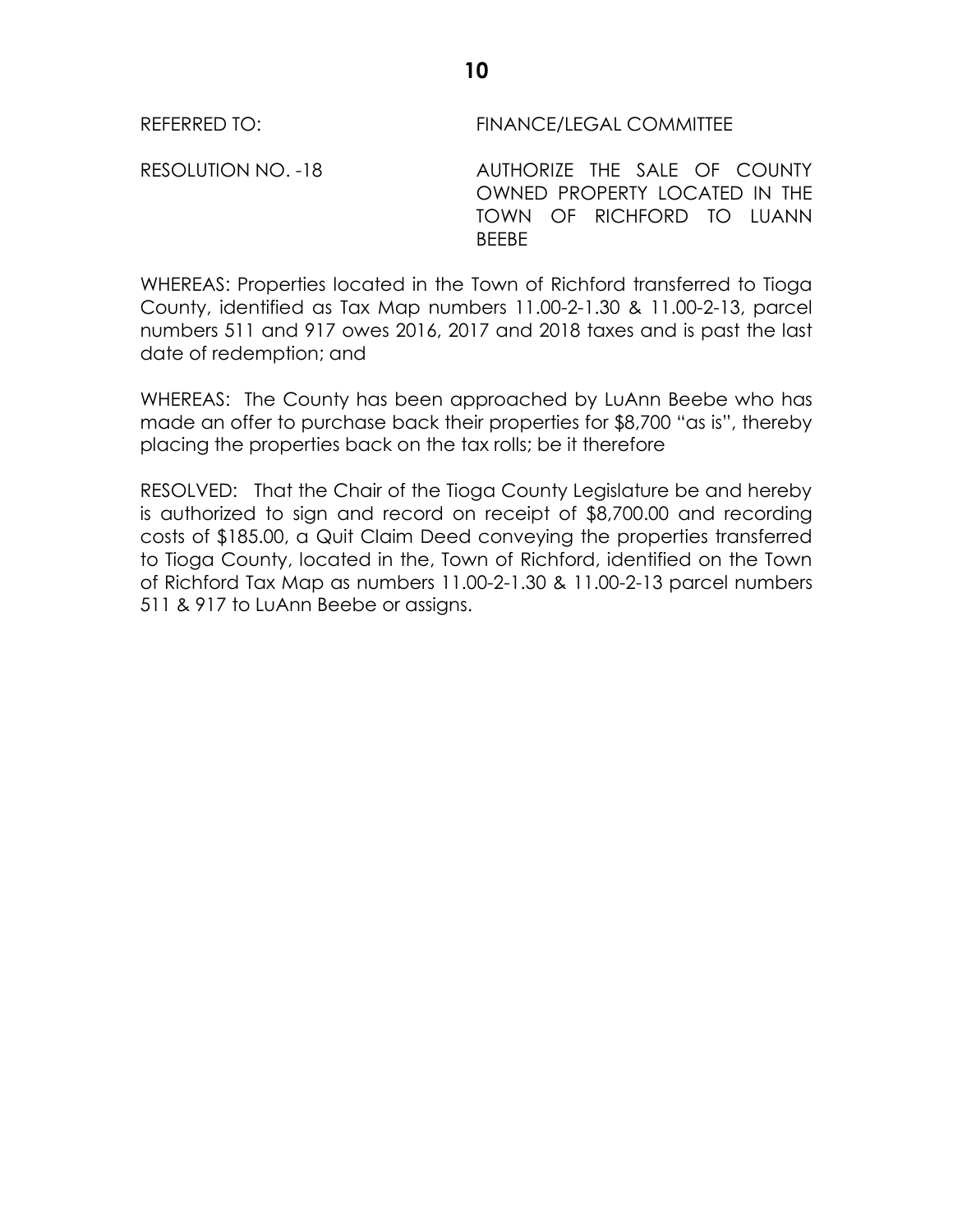REFERRED TO: FINANCE/LEGAL COMMITTEE

RESOLUTION NO. -18 AUTHORIZE THE SALE OF COUNTY OWNED PROPERTY LOCATED IN THE TOWN OF CANDOR TO CHERYL A. JOHNSON & SEAN PALMER

WHEREAS: Property located in the Town of Candor transferred to Tioga County, identified as Tax Map number 72.00-1-26, parcel number 695 owes 2016, 2017 and 2018 taxes and is past the last date of redemption; and

WHEREAS: The County has been approached by Cheryl A. Johnson & Sean Palmer who have made an offer to purchase back their property for \$4,500 "as is", thereby placing the property back on the tax rolls; be it therefore

RESOLVED: That the Chair of the Tioga County Legislature be and hereby is authorized to sign and record on receipt of \$4,500 and recording costs of \$185.00, a Quit Claim Deed conveying the property transferred to Tioga County, located in the Town of Candor, identified on the Town of Candor Tax Map as number 72.00-1-26 parcel number 695 to Cheryl A. Johnson & Sean Palmer or assigns.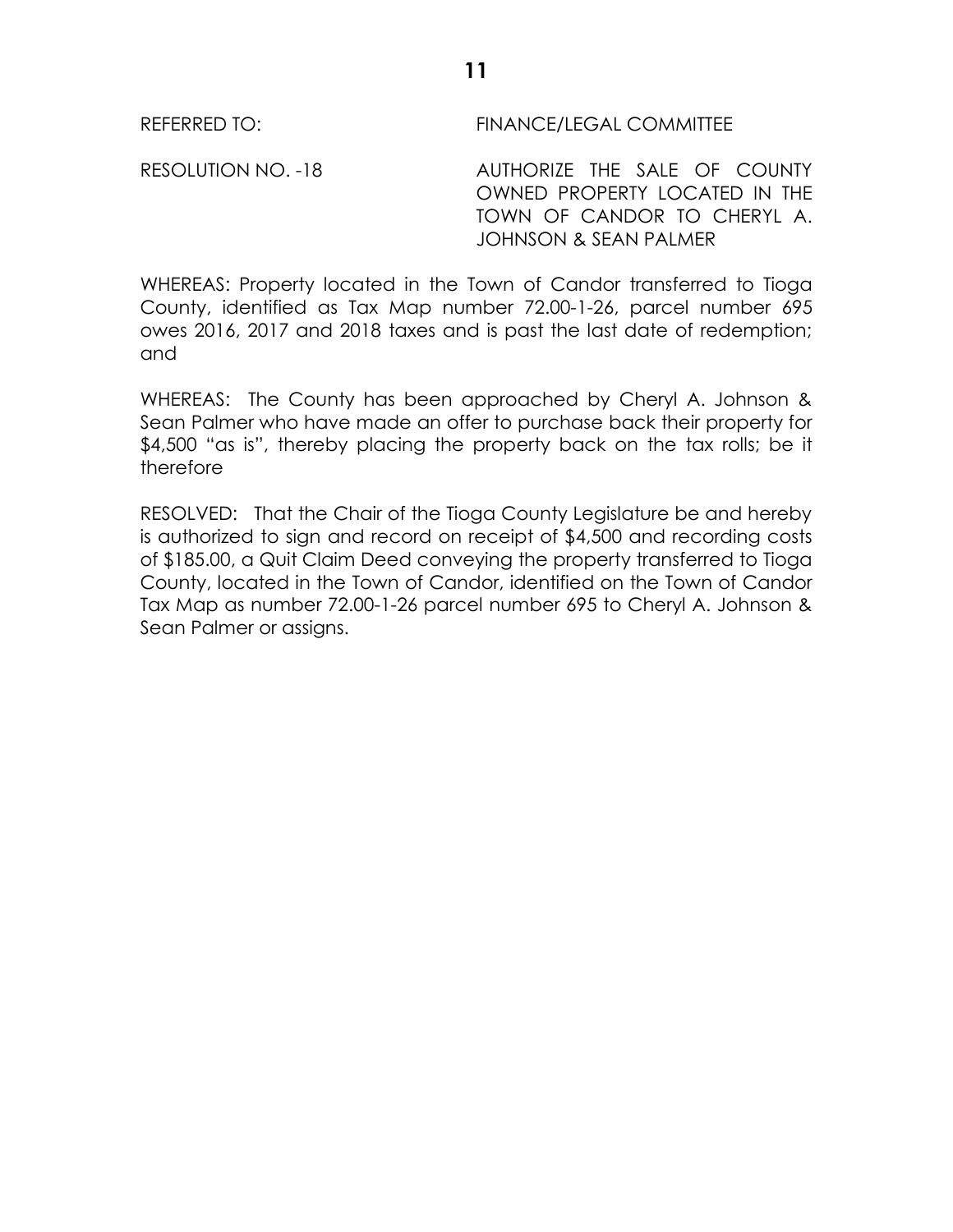REFERRED TO: FINANCE/LEGAL COMMITTEE

RESOLUTION NO. -18 AUTHORIZE THE SALE OF COUNTY OWNED PROPERTY LOCATED IN THE TOWN OF RICHFORD TO DIANA PREDMORE & JOHN M. PREDMORE

WHEREAS: Property located in the Town of Richford transferred to Tioga County, identified as Tax Map number 1.00-1-3, parcel number 227 owes 2016 and 2018 taxes and is past the last date of redemption; and

WHEREAS: The County has been approached by Diana Predmore & John M. Predmore who have made an offer to purchase back their property for \$8,000 "as is", thereby placing the property back on the tax rolls; be it therefore

RESOLVED: That the Chair of the Tioga County Legislature be and hereby is authorized to sign and record on receipt of \$8,000 and recording costs of \$185.00, a Quit Claim Deed conveying the property transferred to Tioga County, located in the, Town of Richford, identified on the Town of Richford Tax Map as number 1.00-1-3 parcel number 227 to Diana Predmore & John M. Predmore or assigns.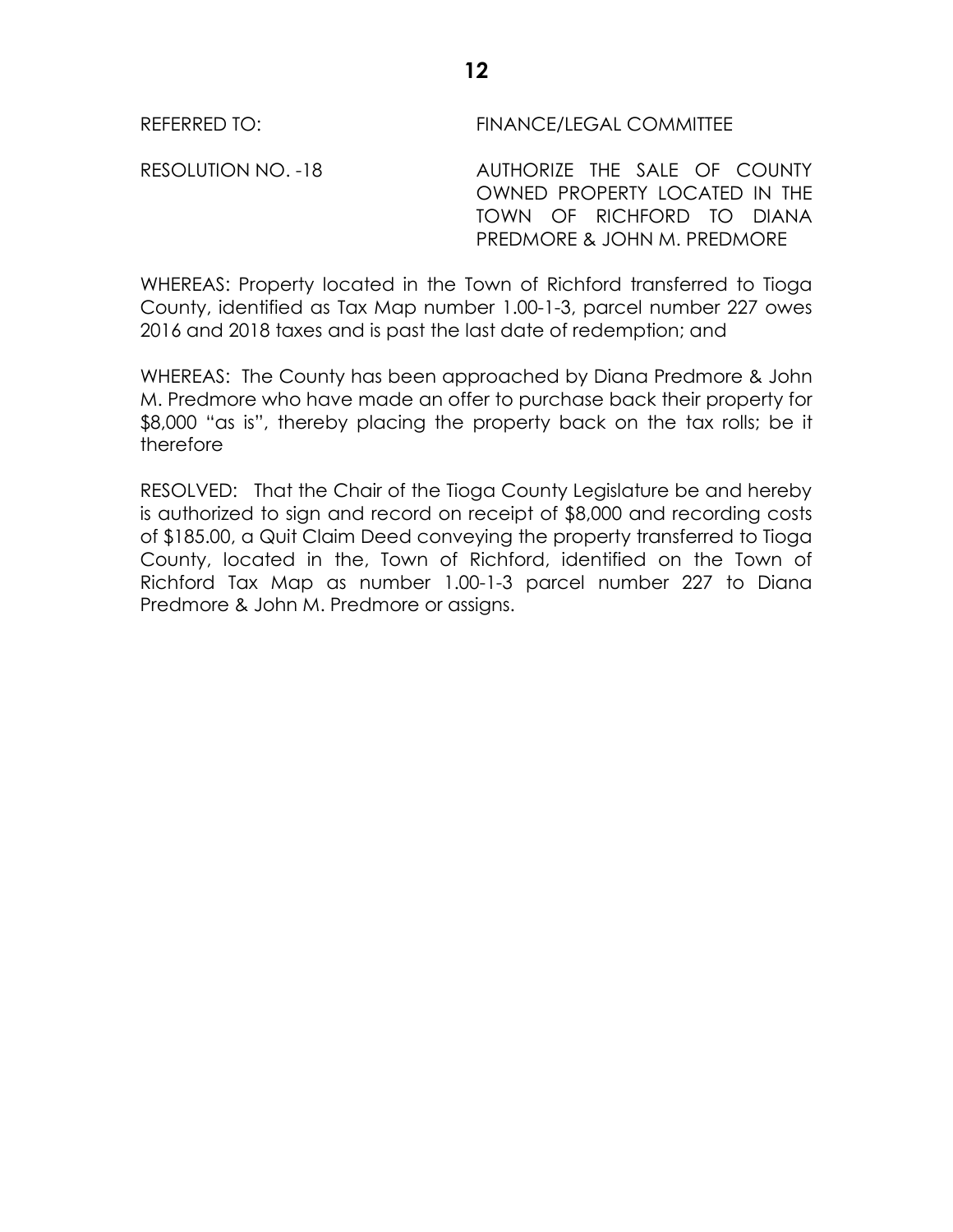RESOLUTION NO. -18 AUTHORIZE CHAIR OF LEGISLATURE TO SIGN CONTRACT FOR "RAISE THE AGE" COMPLIANCE COALITION DEPARTMENT OF SOCIAL SERVICES

WHEREAS: On April 10, 2017, Governor Cuomo signed into law "Raise the Age" legislation that was included as part of the State Budget; and

WHEREAS: The vast majority of cases of 16 and 17-year-olds charged with criminal offenses will ultimately be heard in the Family Court, either originating there or being transferred there from a new Youth Part of the adult criminal court/superior court; and

WHEREAS: These "Raise the Age" detention provisions will create challenges for the counties of New York State, in attempting to comply with the edicts of same; and

WHEREAS: The municipalities share a common interest in developing "Raise the Age" Compliance resources, procedures and protocols; and

WHEREAS: The municipalities are acting in accordance with section 119-o of the New York State General Municipal Law, to cooperatively create a "Raise the Age" Compliance Coalition for fulfilling their respective public purposes, needs, objectives and programs; and

WHEREAS: Tioga County adopted resolution 86-18 on April 10, 2018 indicating, that the Chair of the Legislature is authorized to sign any contracts or agreements between Tioga County and any third-party subcontractor necessary to complete the "Raise the Age" legislation, subject to the approval of the County Attorney; therefore, be it

RESOLVED:That the Chair of the Legislature is authorized to sign a contract with Treahy Consultant Services, LLC not to exceed a total of \$100,000 for all services and expenses to all participating counties; and be it further

RESOLVED: That there are currently 11 participating counties creating an amount not to exceed \$9,091 as Tioga County's share; and be it further

|     | RESOLVED: That funding be transferred as follows: |         |
|-----|---------------------------------------------------|---------|
|     | From: A6010.436100 State Aid -Administration      | \$9,091 |
| TO: | A6010.541140 Contracting Services                 | \$9,091 |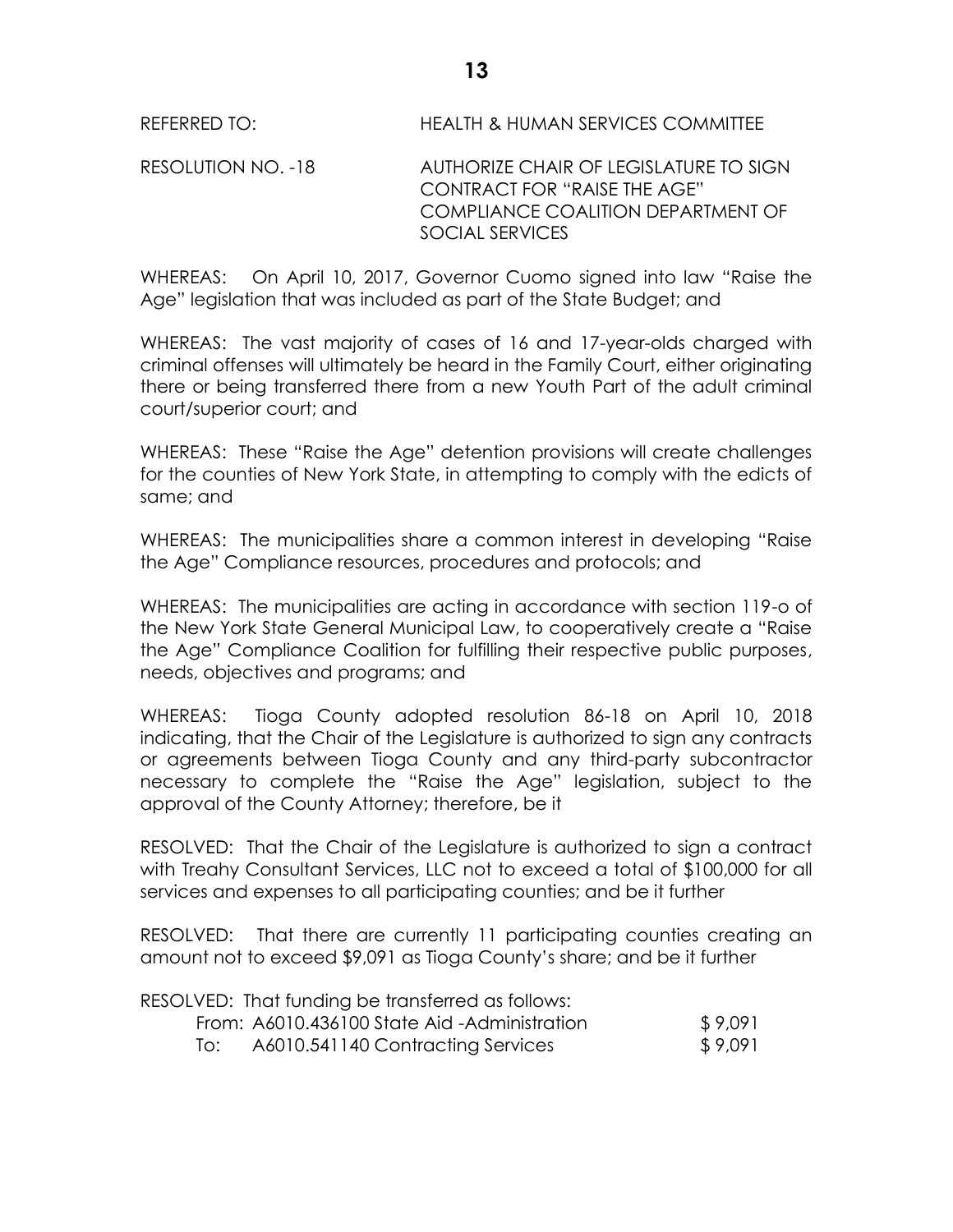| REFERRED TO:       | HEALTH & HUMAN SERVICES<br><b>FINANCE COMMITTEE</b> |
|--------------------|-----------------------------------------------------|
| RESOLUTION NO. -13 | <b>APPROPRIATION OF FUNDS</b>                       |

WHEREAS: The County of Tioga has received Federal 5311 funds granted by the Federal Transit Administration and the New York State Department of Transportation; and

SOCIAL SERVICES

WHEREAS: Federal Transit Administration and New York State Department of Transportation have granted these funds to be used to support mobility management services; and

WHEREAS: Tioga County has a contract with Rural Health Network of South Central New York to provide these services; and

WHEREAS: Appropriation of funds requires legislative approval; therefore be it

RESOLVED: That funding be appropriated as follows:

| A 5630.430900 State Aid-Transportation   | \$79,100.00  |
|------------------------------------------|--------------|
| A 5630.440900 Federal Aid-Transportation | \$632,801.00 |
| A 5630.540140 Contracting Services       | \$711,901.00 |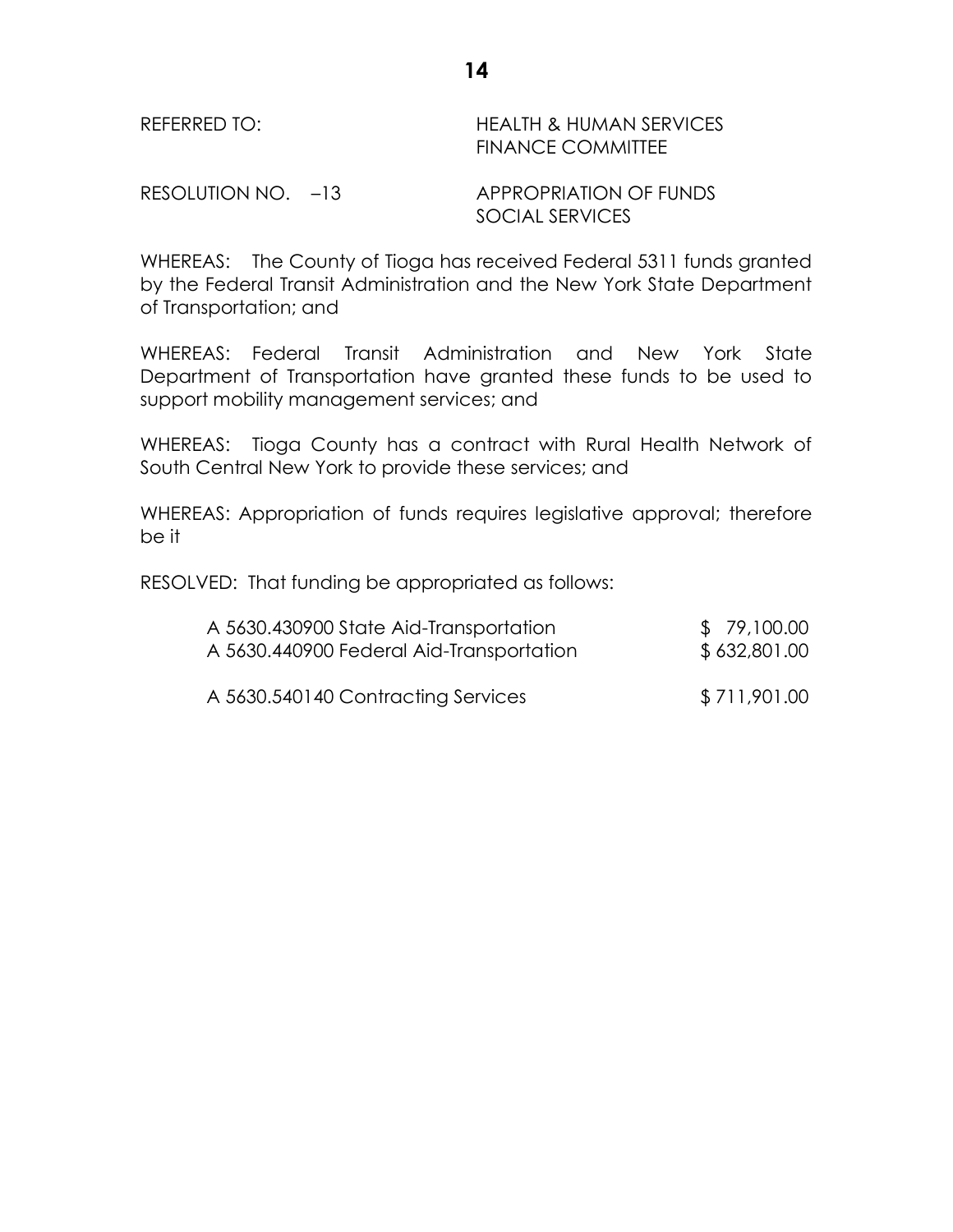REFERRED TO: PUBLIC WORKS

RESOLUTION NO. -18 CREATE ACCOUNT AND TRANSFER FUNDS FOR HARNICK ROAD BRIDGE BIN 2218720

WHEREAS: An inspection of the Harnick Rd. Bridge BIN 2218720 revealed that the steel piles on the existing pier had deteriorated to such a level that the bridge had to be posted at 5 tons; and

WHEREAS: Due to this being an unforeseen issue the Department of Public Works did not budget for this repair; and

WHEREAS: Kelsey Road Bridge is anticipated to be completed significantly under initial budget estimates; and

WHEREAS: Budget Amendments require Legislative approval; therefore be it

RESOLVED: That the Tioga County Legislature authorizes creating account H5110.540002.H1804 Harnick Rd. Bridge BIN 2218720; and be it further

RESOLVED: That the Tioga County Legislature authorizes a transfer from H5110.540002.H1802 Kelsey Road Bridge in the amount of \$100,000 to H5110.540002.H1804 Harnick Rd. Bridge Account.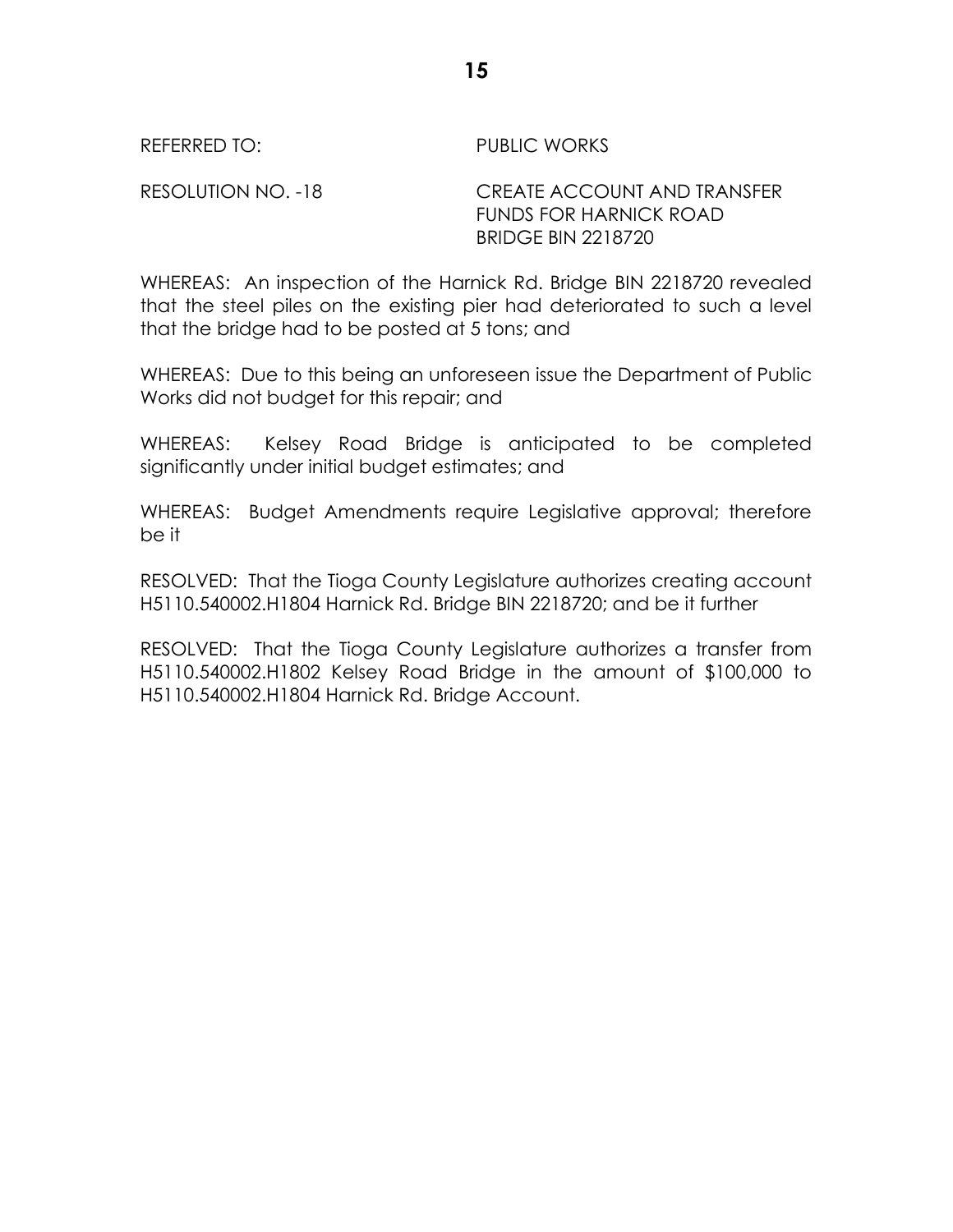REFERRED TO: PUBLIC WORKS

RESOLUTION NO. -18 AWARD DESIGN SERVICES TO DELTA ENGINEERS FOR HARNICK ROAD BRIDGE BIN 2218720

WHEREAS: An inspection of the Harnick Rd. Bridge BIN 2218720 revealed that the steel piles on the existing pier had deteriorated to such a level that the bridge had to be posted at 5 tons; and

WHEREAS: The Commissioner of Public Works received a proposal for design services for this project from Delta Engineers, Endwell, NY; and

WHEREAS: The proposal for this bridge came in at \$11,548; therefore be it

RESOLVED: That the Tioga County Legislature approve Delta Engineers' proposal for the Harnick Rd. Bridge BIN 2218720 not to exceed \$11,548 to be paid out of the Harnick Road Bridge Account H5110.540002.H1804.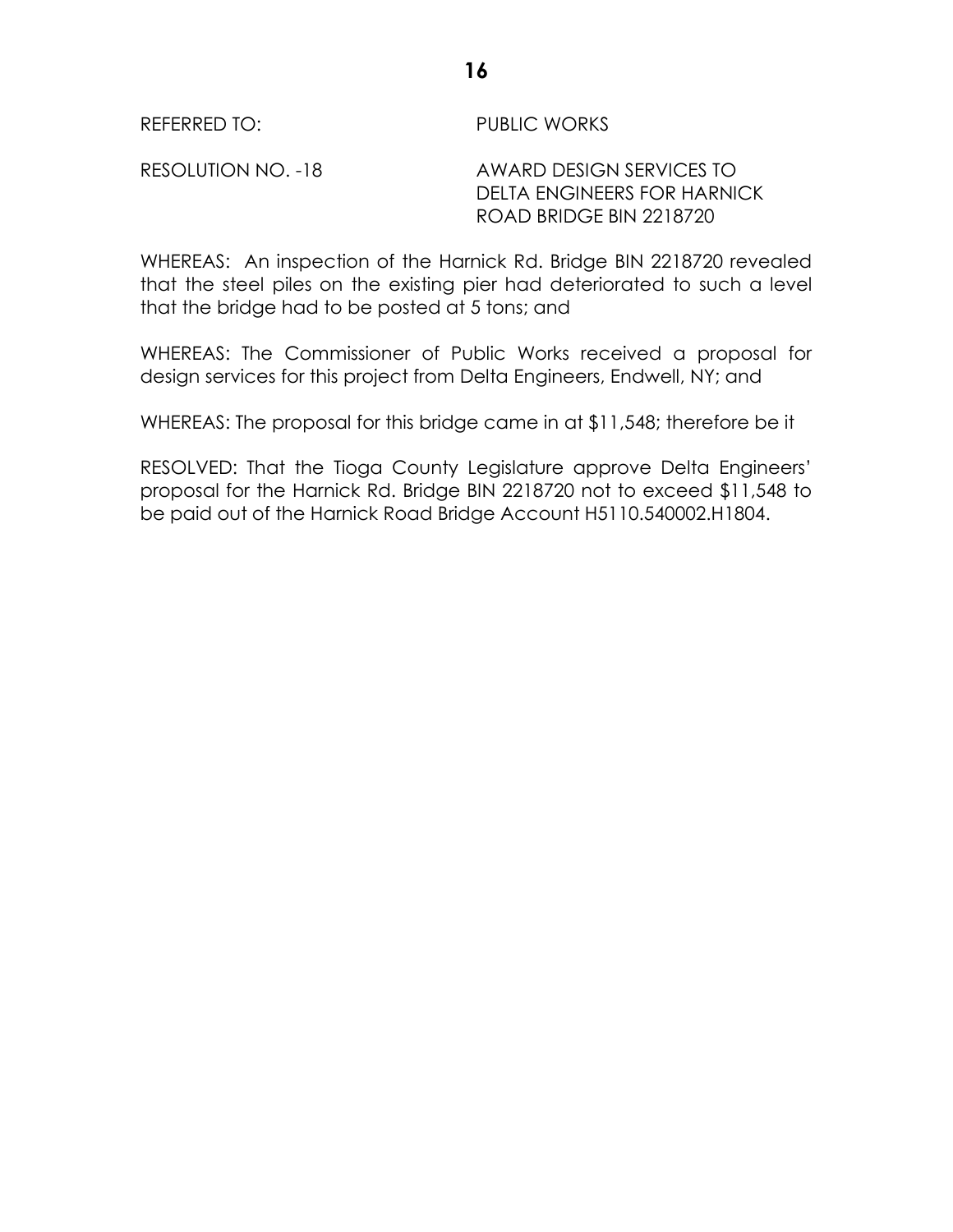REFERRED TO: The contract of the contract of the public works

RESOLUTION NO. -18 AWARD CONSTRUCTION HARNICK ROAD BRIDGE BIN: 2218720

WHEREAS: An inspection of the Harnick Rd. Bridge BIN 2218720 revealed that the steel piles on the existing pier had deteriorated to such a level that the bridge had to be posted at 5 tons; and

WHEREAS: Funding is available for repairs to the Harnick Road Bridge BIN: 2218720; and

WHEREAS: The Commissioner of Public Works received proposals for the repairs and the proposals came in as follows:

| Economy Paving Company, Inc.      | No Bid      |
|-----------------------------------|-------------|
| R. DeVincentis Construction, Inc. | \$79,246.00 |
| Procon Contracting, LLC           | \$32,000.00 |
| Vector Construction Corp.         | No Bid      |

therefore be it

RESOLVED: That the Tioga County Legislature authorizes awarding the construction services to Procon Contracting, LLC, Vestal, NY not to exceed \$32,000.00 to be paid out of the following account:

H5110.540002.H1804 – Harnick Road Bridge – BIN 2218720 \$32,000.00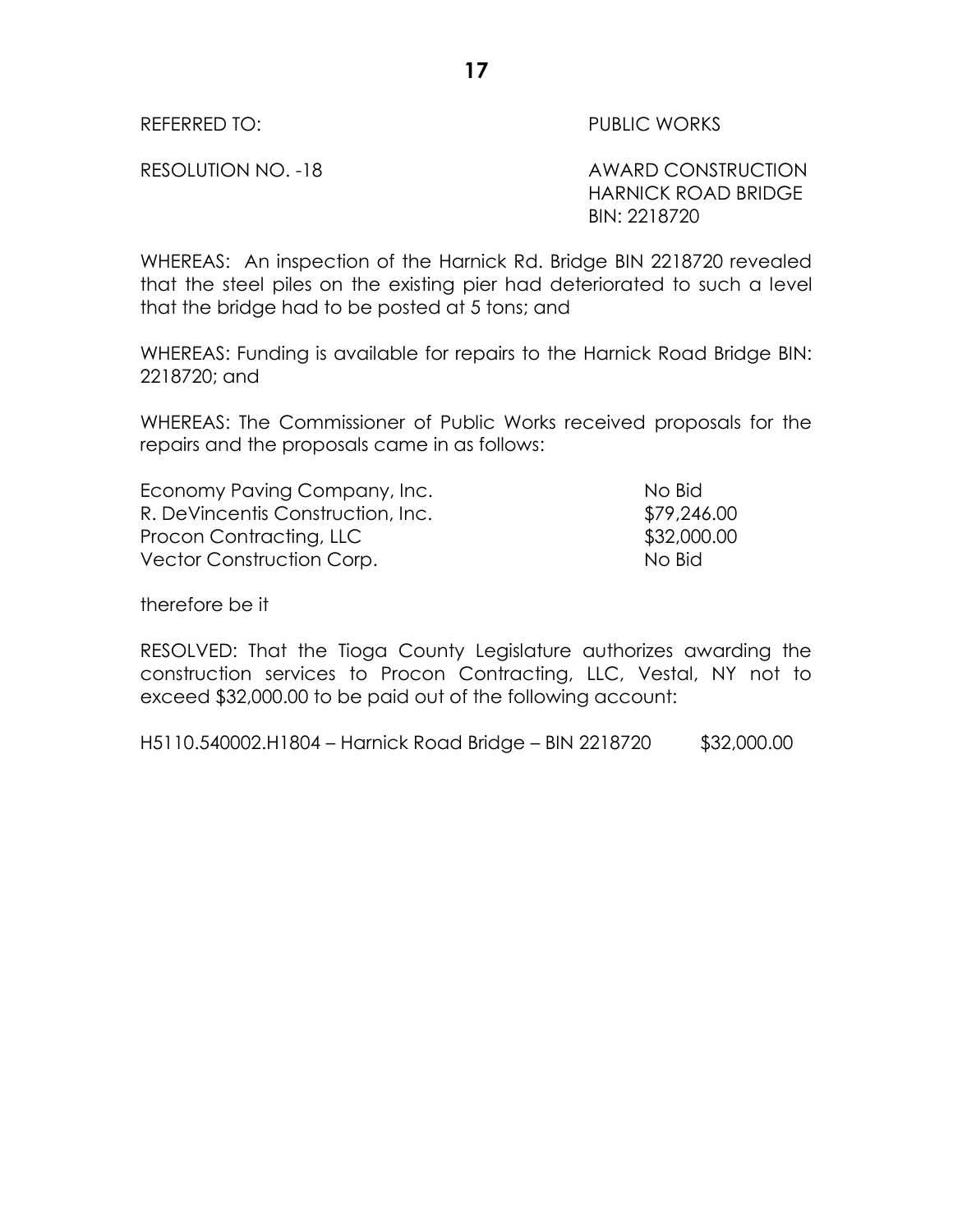REFERRED TO: PERSONNEL COMMITTEE RESOLUTION NO. -18 AMEND RESOLUTION #320-02 INCREASE CIVIL SERVICE APPLICATION FEES

WHEREAS: Resolution #320-02 established Application fees of \$15 for non-uniformed titles exams and \$25 for uniformed titles; and

WHEREAS: The Personnel Department will begin offering an on-line Application Portal whereby applicants may submit electronic applications as well as payment of the application fee; and

WHEREAS: The electronic payments will be collected via a PayPal account; and

WHEREAS: PayPal will charge the Personnel Department a fee of 2.9% plus 30¢ per transaction; and

WHEREAS: The Personnel Department wishes to increase the Application fees for on-line Applications to offset the PayPal fees; therefore be it

RESOLVED: That Resolution #320-02 is hereby amended to establish online Application fees for non-uniformed titles of \$16 and \$27 for uniformed titles effective upon start of online application portal; and be it further

RESOLVED: That the fees for Applications submitted by mail or inperson shall remain as stipulated in Resolution #320-02.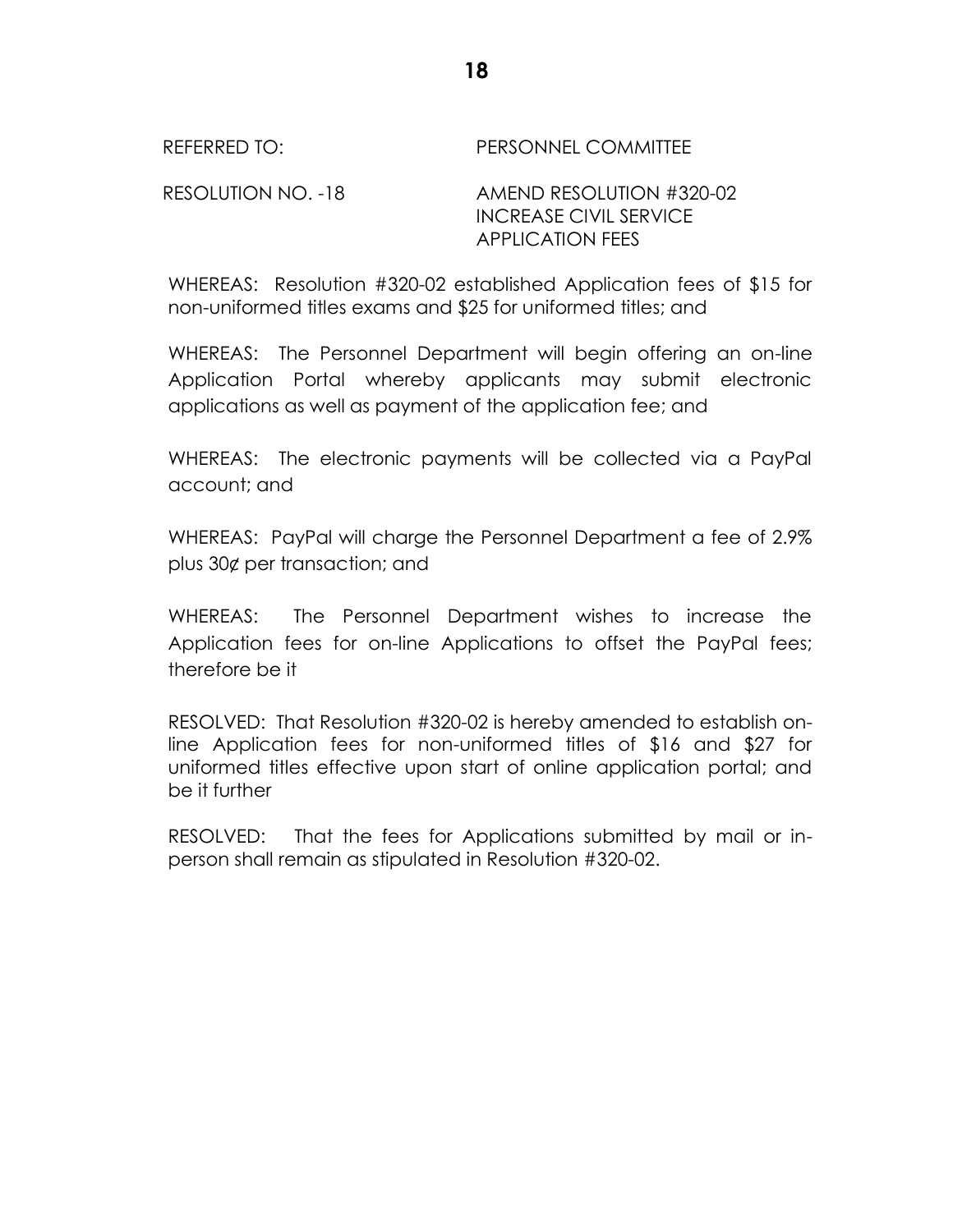| REFERRED TO:        | <b>HEALTH &amp; HUMAN SERVICES COMMITTEE</b><br><b>PERSONNEL COMMITTEE</b> |
|---------------------|----------------------------------------------------------------------------|
| RESOLUTION NO. -18. | ABOLISH ONE (1) VACANT FULL TIME                                           |

 $S$ ULUTION NO. -10 ACCOUNTING ASSOCIATE I POSITION AND CREATE OFFICE SPECIALIST III PUBLIC HEALTH

WHEREAS: Legislative approval is required to abolish and create any job title within Tioga County; and

WHEREAS: Currently a vacant Accounting Associate I position (CSEA SG IV, \$26,272-\$27,472) exists within the Public Health Department since January 1, 2018; and

WHEREAS: The Public Health Director has assessed both current and longterm needs of the department; and

WHEREAS: The Public Health Director has worked with the Personnel Department to identify an appropriate classification to fill said vacancy; and

WHEREAS: The Public Health Department will be able to capture additional revenue to offset the increase in salary; therefore be it

RESOLVED: That the one (1) vacant Accounting Associate I position shall be abolished and one (1) Office Specialist III position (CSEA SG VII \$34,519- \$35,219) shall be created effective July 11, 2018.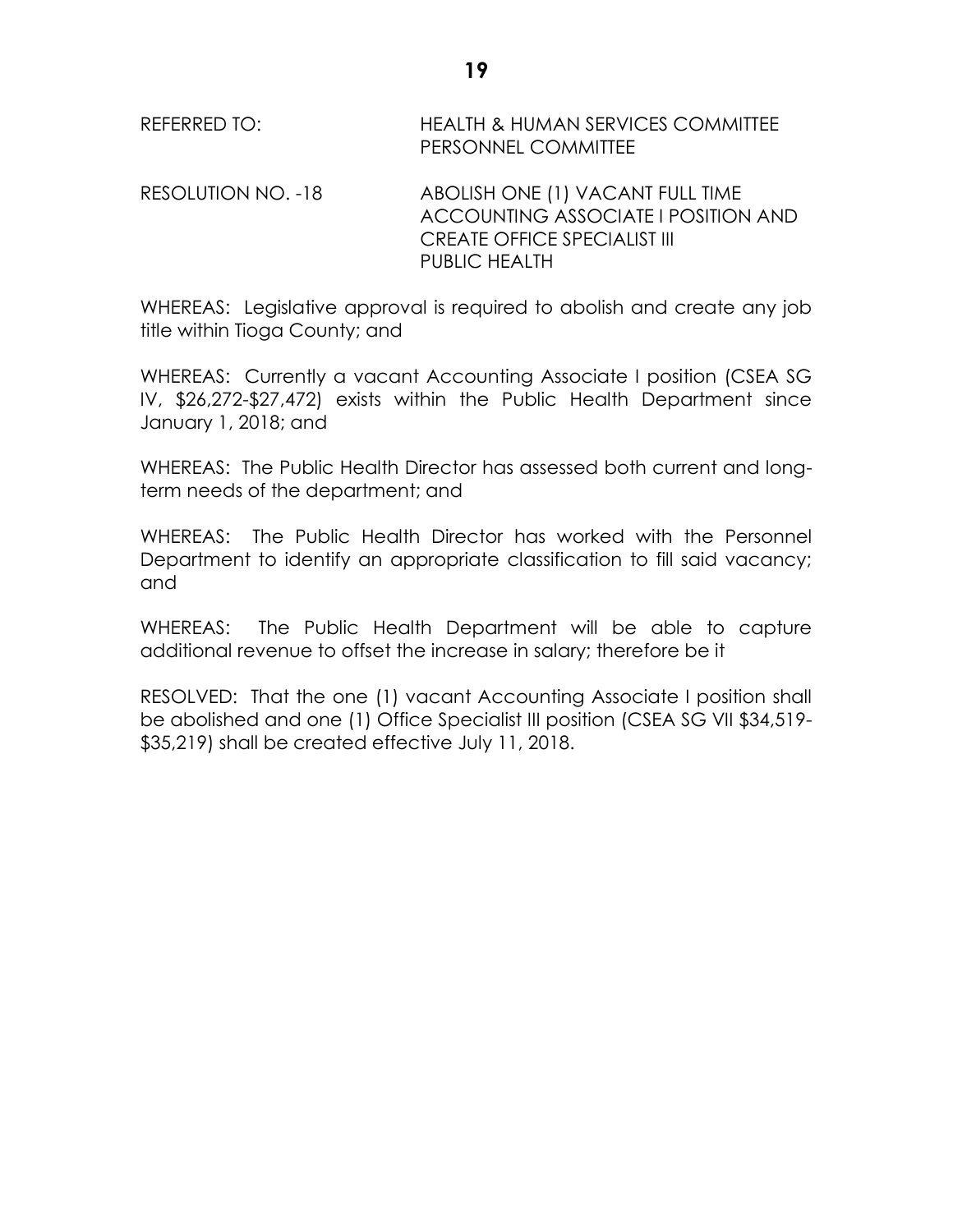REFERRED TO: PUBLIC SAFETY COMMITTEE PERSONNEL COMMITTEE

RESOLUTION NO. -18 RECLASSIFY ONE (1) VACANT CORRECTIONS OFFICER (PT) POSITION TO COOK (PT) SHERIFF'S OFFICE

WHEREAS: Legislative approval is required to reclassify any job title within Tioga County; and

WHEREAS: After a review of staffing needs within the jail division, the Sheriff has determined that an additional part-time Cook position is necessary; and

WHEREAS: The Sheriff currently has nine (9) part-time Corrections Officer positions vacant which are compensated at the same 2018 hourly rate (\$14.39) as a part-time Cook (PT); and

WHEREAS: The reclassification of one (1) vacant part-time Corrections Officer position will not adversely impact staffing or recruitment of this title; therefore be it

RESOLVED: That one (1) part-time Corrections Officer position shall be reclassified to Cook (PT) at the 2018 pay rate of \$14.39 per hour effective July 11, 2018.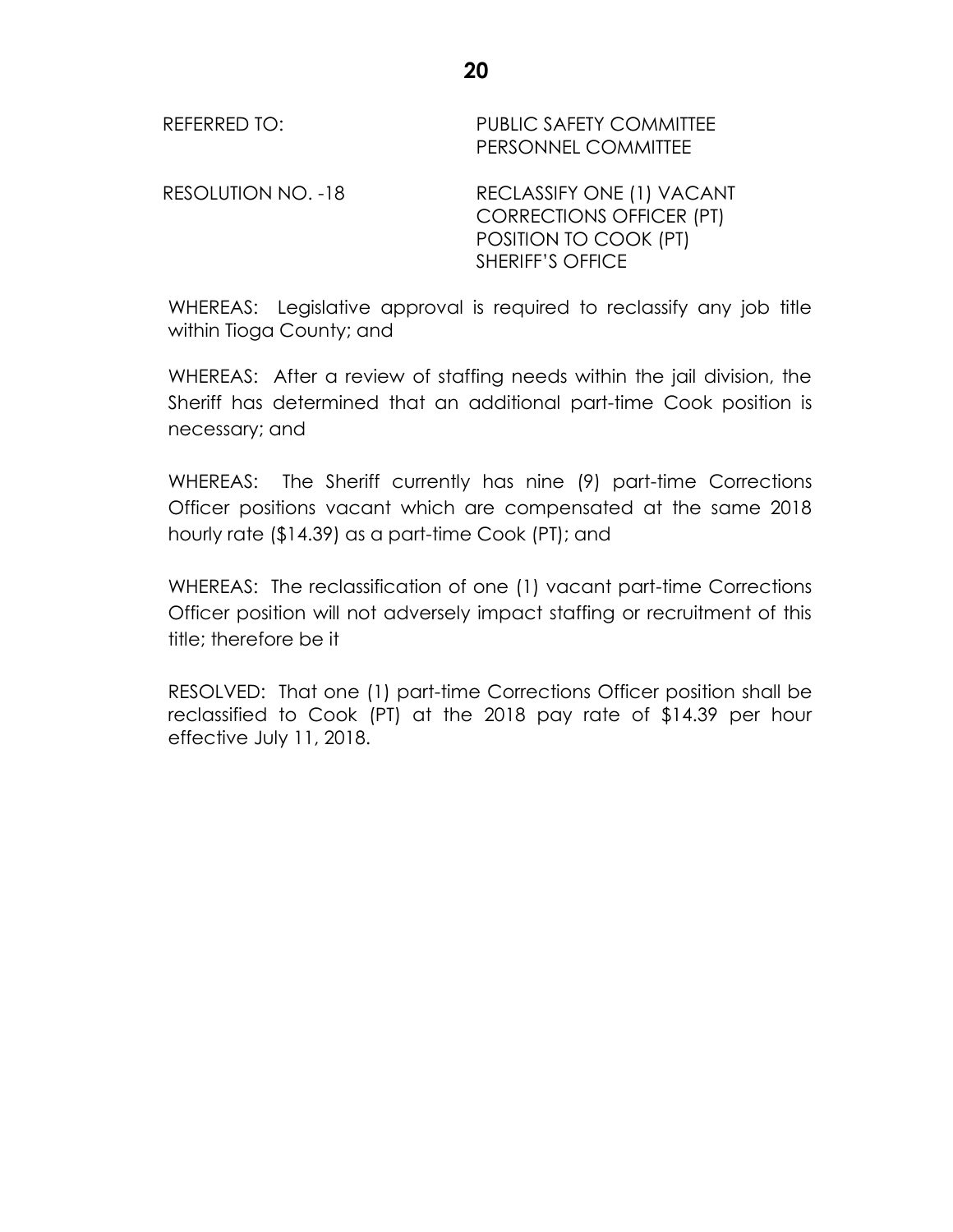REFERRED TO: **HEALTH & HUMAN SERVICES COMMITTEE** PERSONNEL COMMITTEE

RESOLUTION NO. -18 ABOLISH ONE (1) VACANT FULL TIME SUPERVISING CLINICAL SOCIAL WORKER POSITION AND CREATE SUPERVISING PSYCHIATRIC SOCIAL WORKER MENTAL HYGIENE

WHEREAS: Legislative approval is required to abolish and create any job title within Tioga County; and

WHEREAS: Currently a vacant Supervising Clinical Social Worker position (CSEA SG XVIII, \$59,766-\$60,466) exists within the Mental Hygiene Department since June 7, 2018; and

WHEREAS: The Director of Community Services has assessed both current and long-term needs of the department; and

WHEREAS: The Director of Community Services has worked with the Personnel Department to identify an appropriate classification to fill said vacancy; and

WHEREAS: A new classification has been drafted which addresses both credential and program needs of the department; therefore be it

RESOLVED: That the one (1) vacant Supervising Clinical Social Worker position shall be abolished and one (1) Supervising Psychiatric Social Worker position (CSEA SG XVIII \$59,766-\$60,466) shall be created effective July 11, 2018.